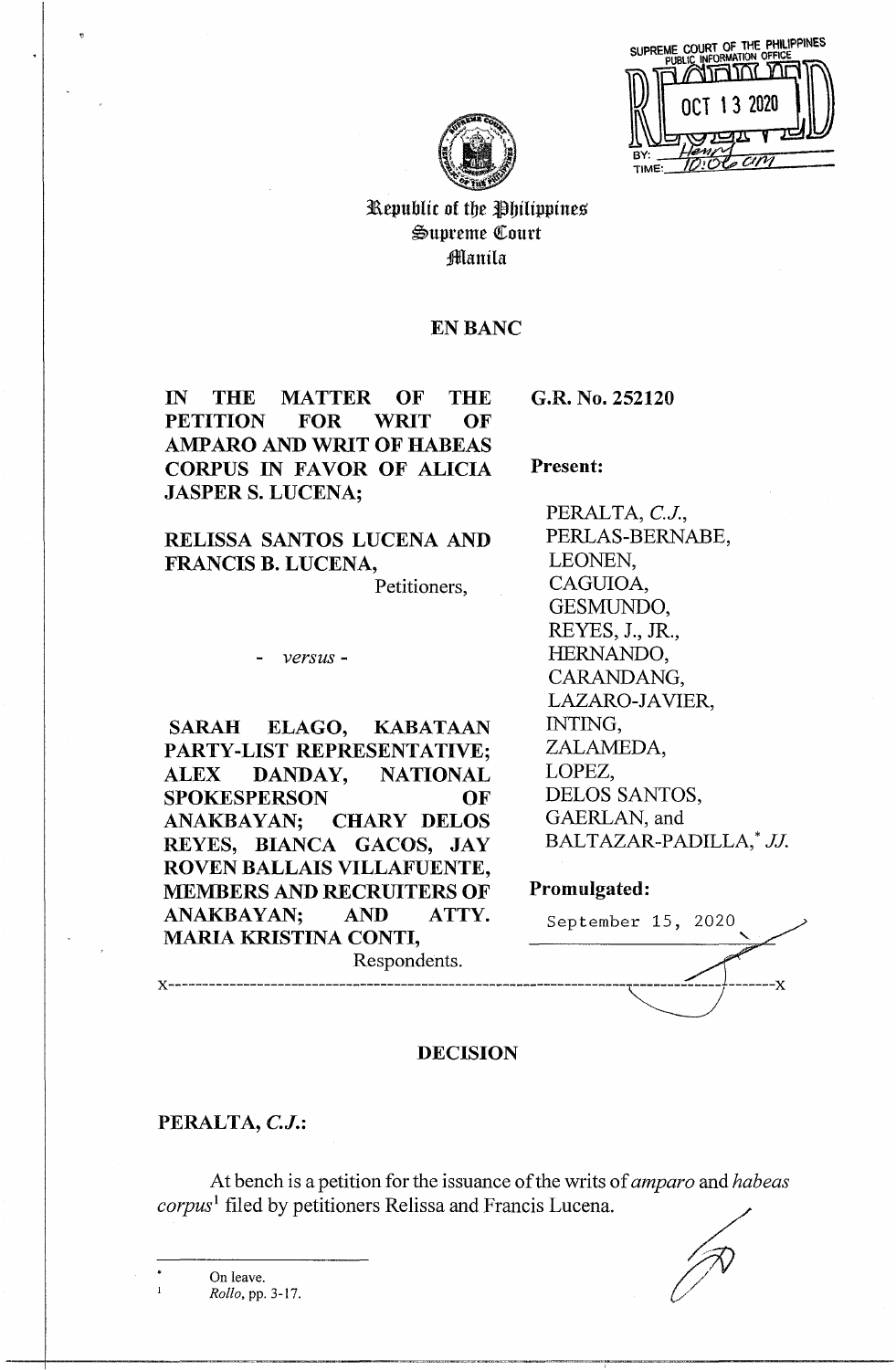1.

Petitioners are the parents of Alicia Jasper S. Lucena  $(AJ)$  — a 19-yearold lass born on July 24, 2001.

Sometime in 2018, AJ enrolled as a Grade 11 student at the Far Eastern University (FEU).<sup>2</sup> There, AJ was enticed to join the FEU Chapter of *Anakbayan* — a youth organization supposedly advocating ideals of national democracy.

On February 2, 2019, AJ informed petitioners that she had joined and was now an official member of *Anakbayan.* 

The next day, AJ left the family home without any explanation. She did not return until three (3) days later.

On March 10, 2019, AJ once again left the family home. This time, she did not return until more than two (2) months later, or on May 25, 2019. Petitioners learned that during the time AJ was not at home, AJ was in the custody of respondents Charie Delos Reyes (Reyes),<sup>3</sup> Bianca Gacos (Gacos) and Jay Roven Ballais Villafuente *(Villafuente)*<sup>4</sup> - national leaders of *Anakbayan.* AJ was then conducting recruiting activities on behalf of *Anakbayan* and was also campaigning for the *Kabataan* Partylist and Neri Colmenares.

On July 10, 2019, AJ left the family home for the third time and never came back. She has since dropped out from FEU.

On August 7, 2019, the Senate Committee on Public Order and Dangerous Drugs conducted a hearing amidst reports that *Anakbayan* had been recruiting students and inducing them to abandon their homes. Among those invited in the committee hearing was petitioner Relissa, who testified about her experience with AJ.

On August 14, 2019, representatives of the *Kabataan,5 Bayan Muna,6*  ACT Teacher<sup>7</sup> and *Gabriela*<sup>8</sup> Party-lists conducted a press conference where they presented and appeared alongside AJ and another allegedly missing

7 Namely, France Castro.

<sup>2</sup>  See Annex "G" of the Petition; *id.* at 76.

 $\overline{\mathbf{3}}$ Identified as Charie *Del Rosario* on page 8 of the Petition; *id* at 10. 4

Identified as Jay Roven Ballais on page 8 of the Petition; *id.* 

*<sup>5</sup>*  Namely, respondent Sarah Elago.

<sup>6</sup>  Namely, Carlos Zarate, Eufemia Cullamat and Ferdinand Gaite.

<sup>8</sup> Namely, Arlene Brosas.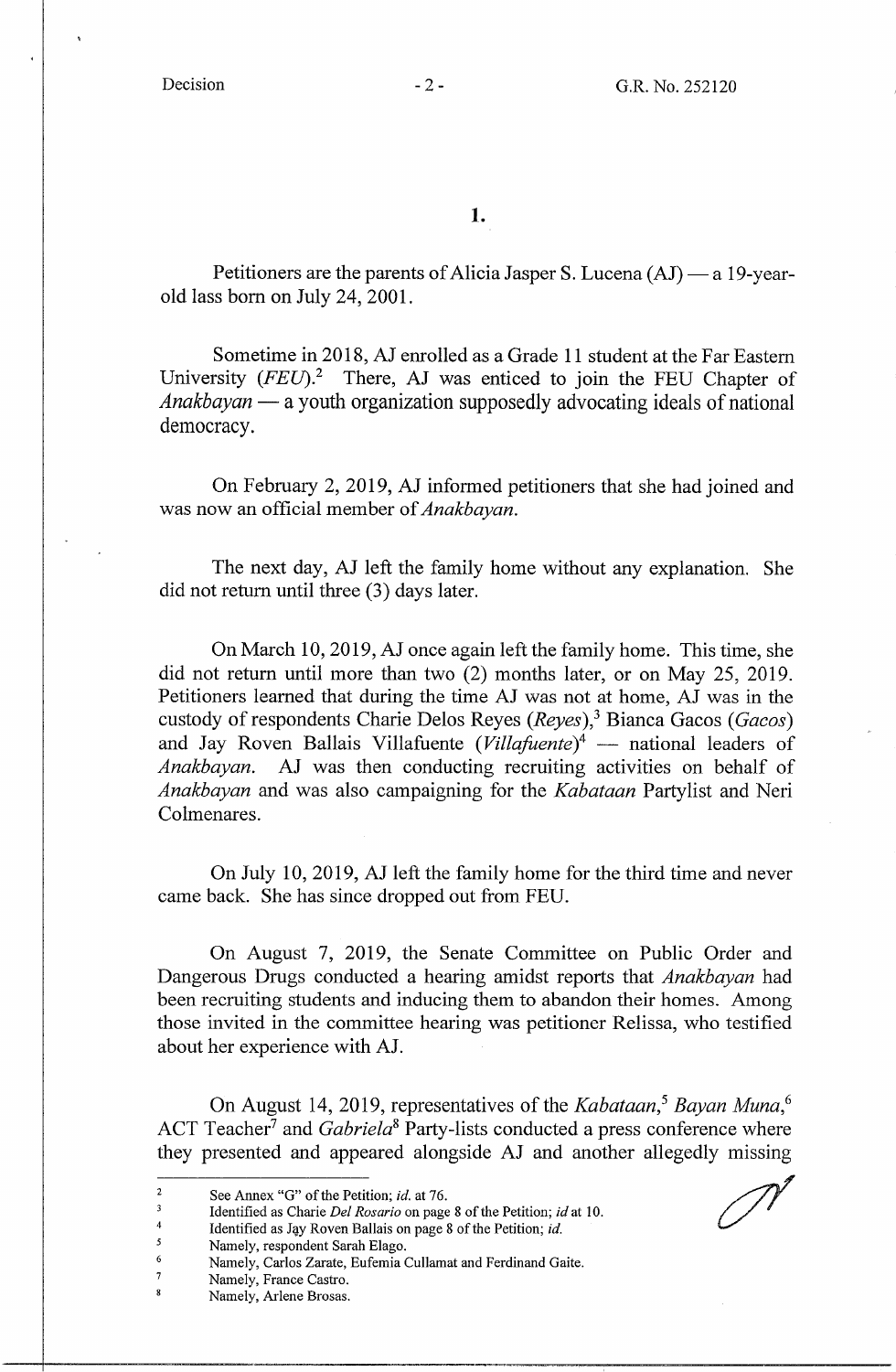student.<sup>9</sup> AJ, in that press conference, explained that she was never abducted, but rather joined *Anakbayan* voluntarily. <sup>10</sup>

2.

Seeking mainly to regain custody of AJ, petitioners instituted the present petition for the issuance of the writs of *amparo* and *habeas corpus.*  Impleaded along with Reyes, Gacos and Villafuente as respondents in the petition are: Sarah Elago, who is a representative of the *Kabataan* Party-list; Alex Danday, who is the spokesperson of *Anakbayan;* and Atty. Maria Kristina Conti, who is a known counsel of *Anakbayan.* <sup>11</sup>

The petition, in particular, prays the Court to issue the following reliefs: <sup>12</sup>

- a. A writ of *amparo* in favor of AJ and petitioners.
- b. In the interim, a temporary protection order *''prohibiting the*  respondents, and the [Anakbayan] and [Kabataan] Party-list from *recruiting, influencing, indoctrinating, immersing and threatening the life, liberty and security of [ AJ], or from committing or attempting to commit any act which are violative of the rights of [ AJJ, and abusive of her physical, mental, psychological and emotional development."*
- c. A writ of *habeas corpus* ordering the respondents to produce the person of AJ in Court.
- d. An order immediately placing AJ under the custody and care of the petitioners.
- e. An order requiring the conduct of a medical and psychological examination on, and the conferment of medical and psychological assistance to AJ in order to determine the extent and gravity of the abuse, exploitation and prejudice to her mental, physical, emotional and psychological state.

The petitioners concede that AJ is already at the age of majority  $$ eighteen (18) years old to be precise. However, they argue that AJ's decision to stay with the *Anakbayan* cannot be considered to have emanated from a valid and informed consent as the same had been a product of the radicalization and indoctrination AJ received from *Anakbayan* when she was

<sup>9</sup>  Annex "W" of the Petition.

<sup>10</sup>  *Id.* 

II 12 *Rollo,* p. 7.

*Id.* at 16.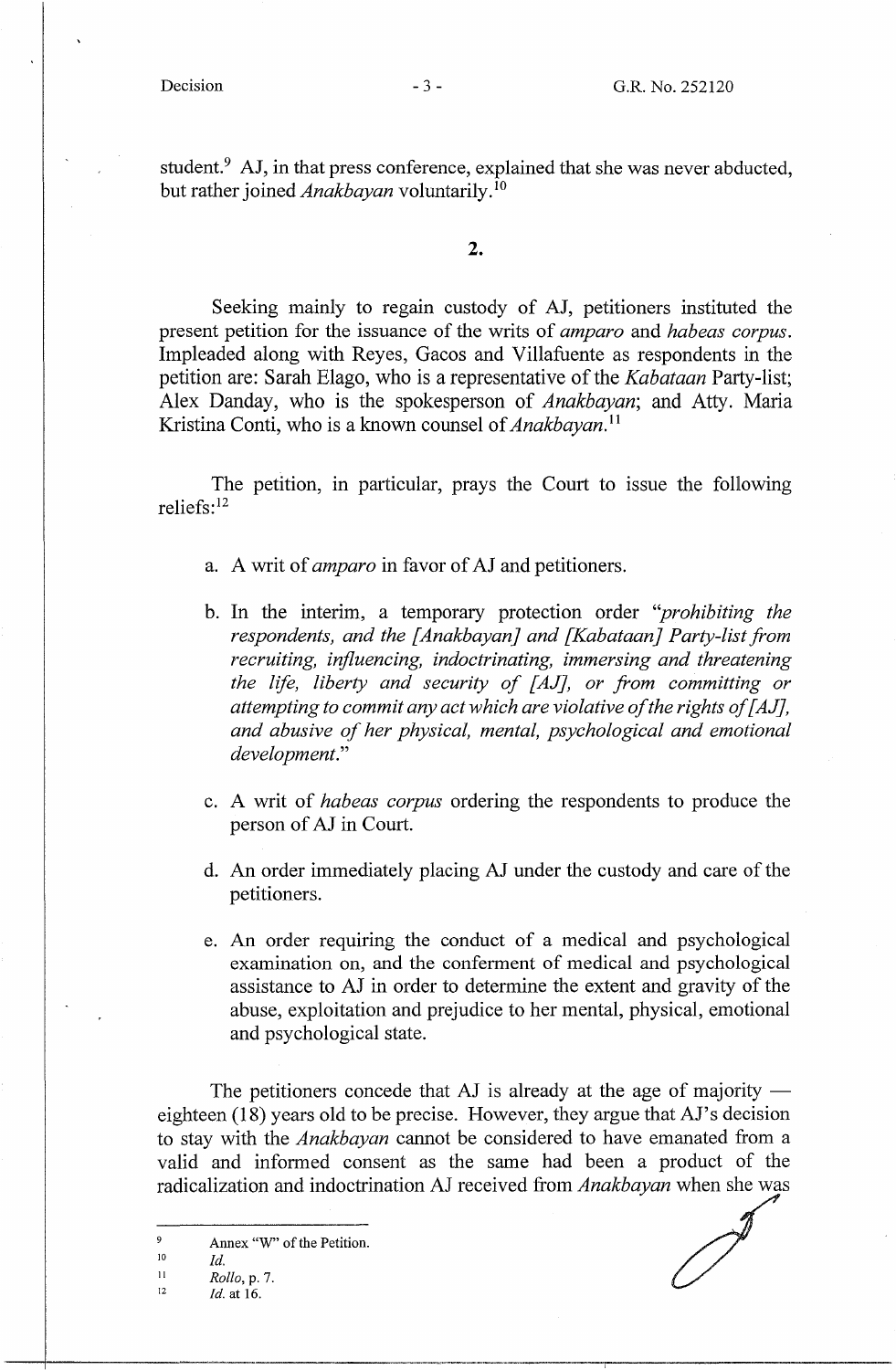still a minor.<sup>13</sup> According to petitioners, this radicalization and indoctrination at such a young age prejudiced AJ' s *"mental, psychological, emotional or spiritual development*<sup>14</sup> which, in turn, hindered her ability to freely give consent even after reaching the age of majority.<sup>15</sup> Hence, for all intents and purposes, AJ cannot be considered to have freely consented to joining the *Anakbayan,* to participating in the activities of *Anakbayan* and, ultimately, to staying with the *Anakbayan.* 

On May 19, 2020, the Court issued a Resolution<sup>16</sup> requiring the respondents to show cause  $-$  within ten (10) days from their receipt of said resolution — why the peremptory writs of *amparo* and *habeas corpus* should not be issued. All respondents filed their compliance with the resolution on time.<sup>17</sup>

#### **OUR RULING**

We dismiss the petition.

#### I

Petitioners' plea for the issuance of a writ of *amparo* is not proper. The remedy of *amparo,* in its present formulation, is confined merely to instances of *"extralegal killings"* or *"enforced disappearances"* and to threats thereof. As illuminated in *Agcaoili* v. *Farinas:* <sup>18</sup>

Section 1 of the Rule on the Writ of *Amparo* provides:

SECTION 1. *Petition.* — The petition for a *writ of Amparo* is a remedy available to any person whose right to life, liberty and security is violated or threatened with violation by an unlawful act or omission of a public official or employee, or of a private individual or entity.

**The writ shall cover extralegal killings and enforced disappearances.** 

**In the landmark case of** *Secretary of National Defense, et al. v. Manalo, et al.,* **the Court categorically pronounced that the** *Amparo*  **Rule, as it presently stands, is confined to extralegal killings and** 

16

*Id.* at 231. *Id.* at 231. *Id.* at 257-284 for the Compliance of respondents Jayroven Balais, Chary Delos Reyes and Bianca Gasos. The Compliance of respondent Sarah Jane Elago, and the Compliance of respondents Alexis Diane<br>S. Danday and Maria Kristina Conti were electronically submitted.

G.R. No. 232395, July 3, 2018. (Emphases ours; citations omitted)

<sup>13</sup>  *Id.* at 13-14.

<sup>14</sup>  *Id.* at 4.

<sup>15</sup>  Id. at 14.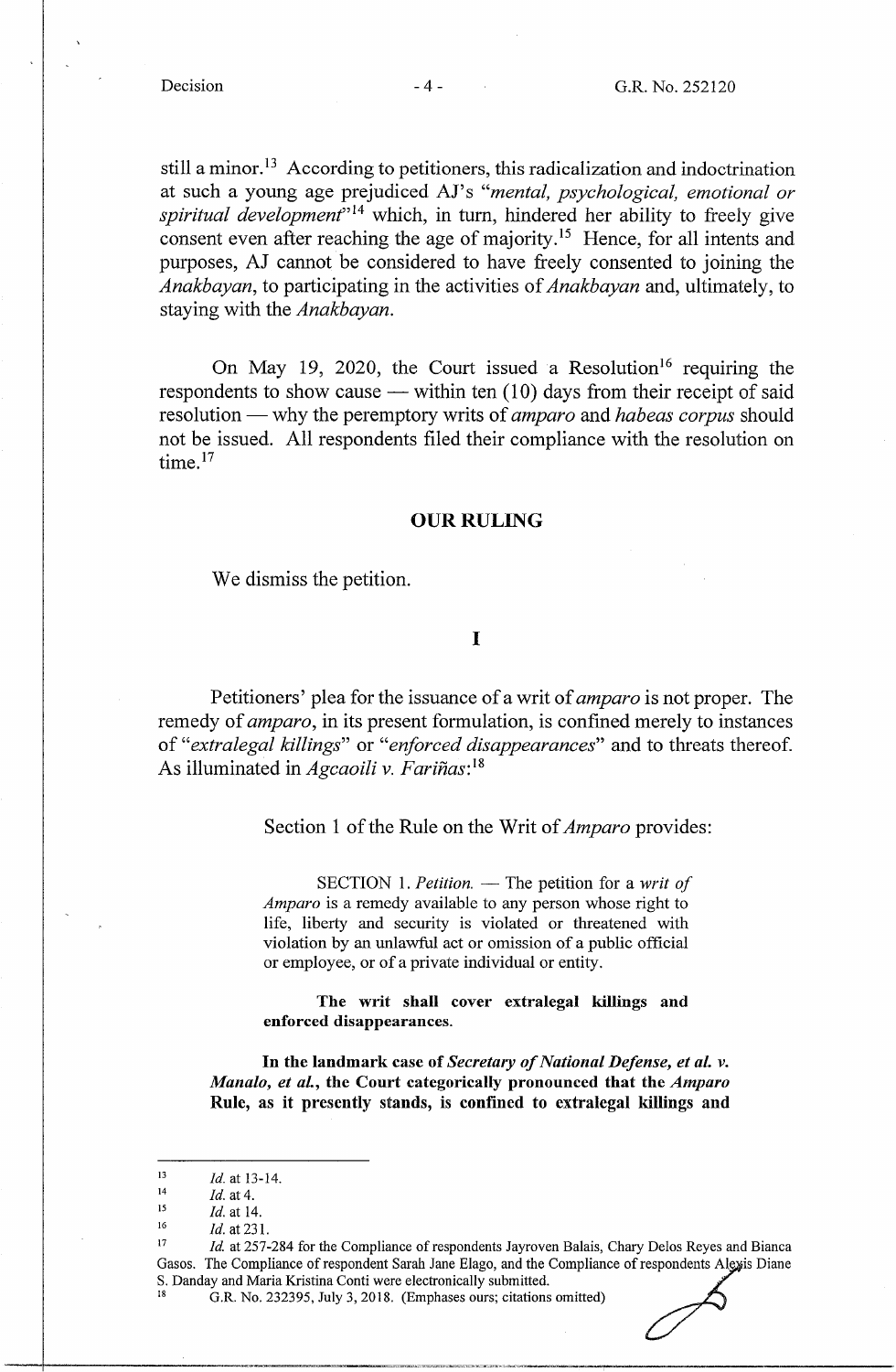**enforced disappearances, or to threats thereof,** and jurisprudentially defined these two instances, as follows:

[T]he *Amparo* Rule was intended to address the intractable problem of "extralegal killings" and "enforced disappearances," its coverage, in its present form, is confined to these two instances or to threats thereof. **"Extralegal killings" are killings committed without due process of law,** *i.e.,* **without legal safeguards or judicial proceedings.**  On the other hand, **enforced disappearances are attended by the following characteristics: an arrest, detention or abduction of a person by a government official or organized groups or private individuals acting with the direct or indirect acquiescence of the government; the refusal of the State to disclose the fate or whereabouts of the person concerned or a refusal to acknowledge the deprivation of liberty which places such persons outside the protection of law.** (Citations omitted)

The above definition of "enforced disappearance" appears in the Declaration on the Protection of All Persons from Enforced Disappearances and is as statutorily defined in Section 3 (g) of R.A. No. 9851. Thus, in *Navia, et al. v. Pardico,* the elements constituting "enforced disappearance," are enumerated as follows:

(a) that there be an arrest, detention, abduction or any form of deprivation of liberty;

(b) that it be carried out by, or with the authorization, support or acquiescence of, the State or a political organization;

(c) that it be followed by the State or political organization's refusal to acknowledge or give information on the fate or whereabouts of the person subject of the *Amparo* petition; and,

( d) that the intention for such refusal is to remove subject person from the protection of the law for a prolonged period of time.

In *Lozada, Jr., et al. v. President Macapagal-Arroyo, et al.,* the Court reiterates that the privilege of the writ of *Amparo* is a remedy available to victims of extra-judicial killings and enforced disappearances or threats of a similar nature, regardless of whether the perpetrator of the unlawful act or omission is a public official or employee or a private individual. (Citations omitted; emphasis supplied).

Here, there is not much issue that AJ's situation does not qualify either as an actual or threatened enforced disappearance or extralegal killing. AJ is not missing. Her whereabouts are determinable. By all accounts, she is staying with the *Anakbayan* and its officers which, at least insofar as AJ' s case is concerned, are not agents or organizations acting on behalf of the State. Indeed, against these facts, petitioners' invocation of the remedy of *ampgro* Indeed, against these facts, petitioners' invocation of the remedy of *ampgro* Indeed, against these facts, petitioners' invocation of the remedy of *c* cannot pass.

---i-------------------------· ... ,~,·--~,--------------------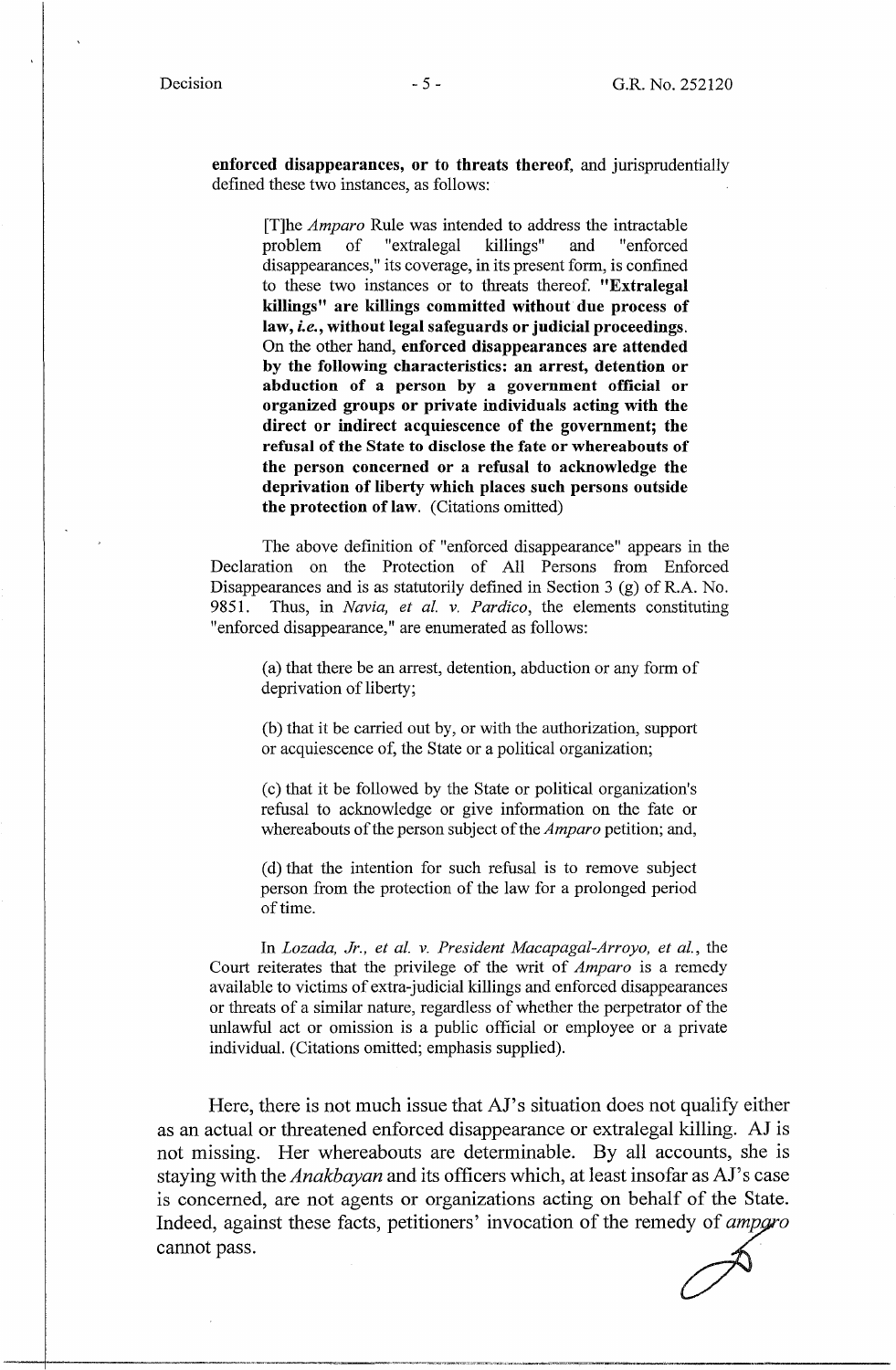II

Petitioners' prayer for the issuance of a writ of *habeas corpus* 1s, moreover, dismissible for lack of merit.

The Rules of Court envisions the writ of *habeas corpus* as a remedy applicable to cases of illegal confinement or detention **where a person is deprived of his or her liberty,** or **where the rightful custody of any person is withheld from the person entitled thereto.<sup>19</sup> Section 1, Rule 102 of the** Rules of Court states:

SECTION 1. To what habeas corpus extends.-- Except as otherwise expressly provided by law, the writ of *habeas corpus* shall extend to all cases of illegal confinement or detention by which any person is deprived of his liberty, or by which the rightful custody of any person is withheld from the person entitled thereto.

In this case, however, it did not at all appear that AJ had been deprived of her liberty or that petitioners had been excluded from their rightful custody over the person of AJ.

*First.* The petitioners failed to make out a case that AJ is being detained or is being kept by the *Anakbayan* against her free will. To start, there was never any accusation that the *Anakbayan* employed violence, force or threat against AJ that would have influenced her in deciding to stay with the *Anakbayan.* Neither is there an allegation that the *Anakbayan* is employing such violence, force or threat so as to prevent AJ from eventually changing her mind and from possibly leaving the *Anakbayan* in the future.

The only argument raised by the petitioners to support the view that AJ is being detained  $-i.e.,$  AJ's decision to stay with the *Anakbayan* is not a product of free and informed consent but of the indoctrination and brainwashing she endured from the group when she was still a minor  $-$  fails to persuade for it rests on pure speculation and assumption. If anything, such an argument has been discredited by the established facts and even by AJ herself.

As mentioned, AJ already categorically denied being abducted by the *Anakbayan* during a press conference<sup>20</sup> conducted by the representatives of the *Kabataan, Bayan Muna,* ACT Teacher and *Gabriela* Party-lists on August the *Kabataan*, *Bayan Muna*, ACT Teacher and *Gabriela* Party-lists on August 14, 2019.

19 20 Rules of Court, Rule 102, Sec. 1. (Emphasis ours) Annex "W'' of the Petition.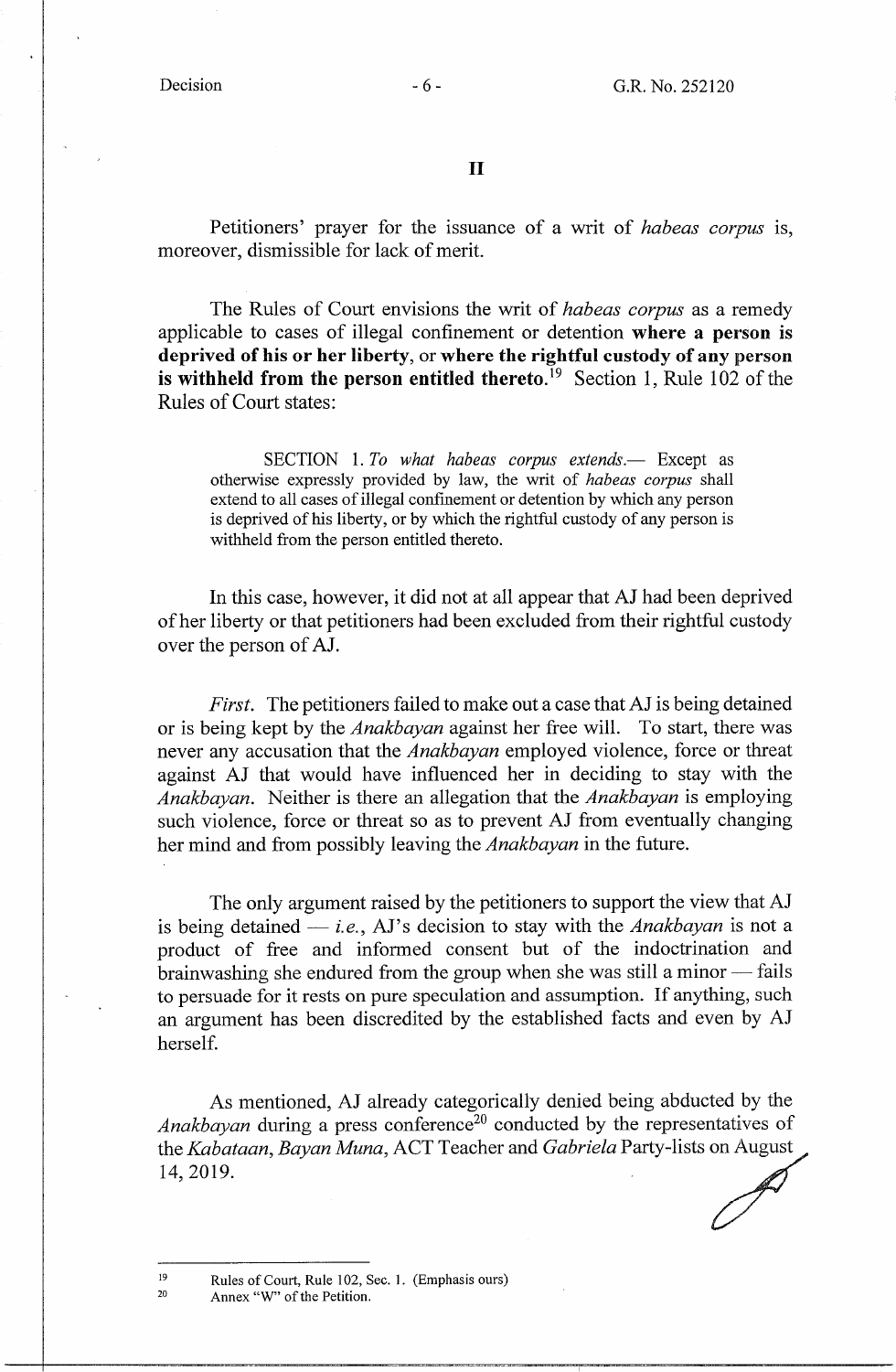In a *Sinumpaang Salaysay*<sup>21</sup> she executed on September 9, 2019,<sup>22</sup> on the other hand, AJ disputed the allegations of being brainwashed as she relayed that her decision to leave the custody of her parents for *Anakbayan*  was reasoned and a conscious one on her part. As AJ explained:

#### **xxxx**

5. Pinasisinungalingan ko ang mga paratang ng mommy kong si [Relissa] Santos Lucena laban sa mga kasamahan ko sa Anakbayan na sina Ate Charie, Bianca Gacos, Jayroven Villafuente at Alex Danday at laban kina Cong. Sarah Elago ng Kabataan Partylist at Atty. Neri Colmenares.

6. Hindi totoo at gawa-gawa lang niya ang mga paratang niyang ako raw ay kinidnap, ayaw pauwiin sa aming bahay at bine-brainwash ng mga kasama ko sa Anakbayan para maging isang NPA.

7. Ang totoo, tumakas talaga ako sa poder ng aking mga magulang at nanatiling kasapi ng Anakbayan dahil hindi ko na kaya [ ang] ginagawa nilang pagmamalupit at pananakit sa akin.

**xxxx** 

47. Hindi ako "missing." Umalis talaga ako sa bahay dahil hindi ko na kinakaya ang ginagawa niyang pang-aabuso, pagkulong at pangrerepress sa akin. Hindi niya rin alam na dahil sa ginagawa niya, mas lalo lang niya akong nilagay sa panganib.

#### **xxxx**

51. Inuulit ko. Hindi ako nawawala. Hindi ako kinidnap ninuman. Hindi totoong kinukumbinsi ako ng mga kasamahan ko sa Anakbayan, ni Cong. Sarah Elago at Atty. Neri Colmenares na maging kasapi ng NPA. Gawagawa lang ang lahat ng paratang na ito at sa tingin ko ay kailangan na itong ibasura.

Against these explicit submissions, petitioners' claim that AJ is being held against her will certainly cannot stand.

*Second.* It also cannot be said that petitioners were being excluded from their rightful custody over the person of AJ. As it was established, AJ has already reached the age of majority and is, thus, legally emancipated.<sup>23</sup> The effect of such emancipation is clear under the law. It meant the termination of the petitioners' parental authority — which include their custodial rights over the person and property of AJ, who is now deemed qualified and

<sup>21</sup> Annex "2" of the Compliance of respondents Jayroven Balais, Chary Delos Reyes and Bianca Gasos, *rollo* pp. 287-292.<br><sup>22</sup> The affidavit of AJ was executed in connection with the criminal complaints filed before the

Department of Justice (DOJ) by petitioner Relissa Lucena against herein respondents and others for violation of RA No. 9208, as amended by RA 10364; violation of Section 9(b)(5) of RA 11188; Sections IO(a) and 10(c) of RA 7610; violation of Article 270 of the Revised Penal Code; and violation of RA No. 9851. The complaints were docketed as NPS Nos. XVI-INV-19H-00283 and XVI-NVI-191-00337, and are still pending

resolution. *(Rollo, p. 258).* <br><sup>23</sup> Article 234 of Executive Order No. 209, s. of 1987 as amended by RA No. 6809.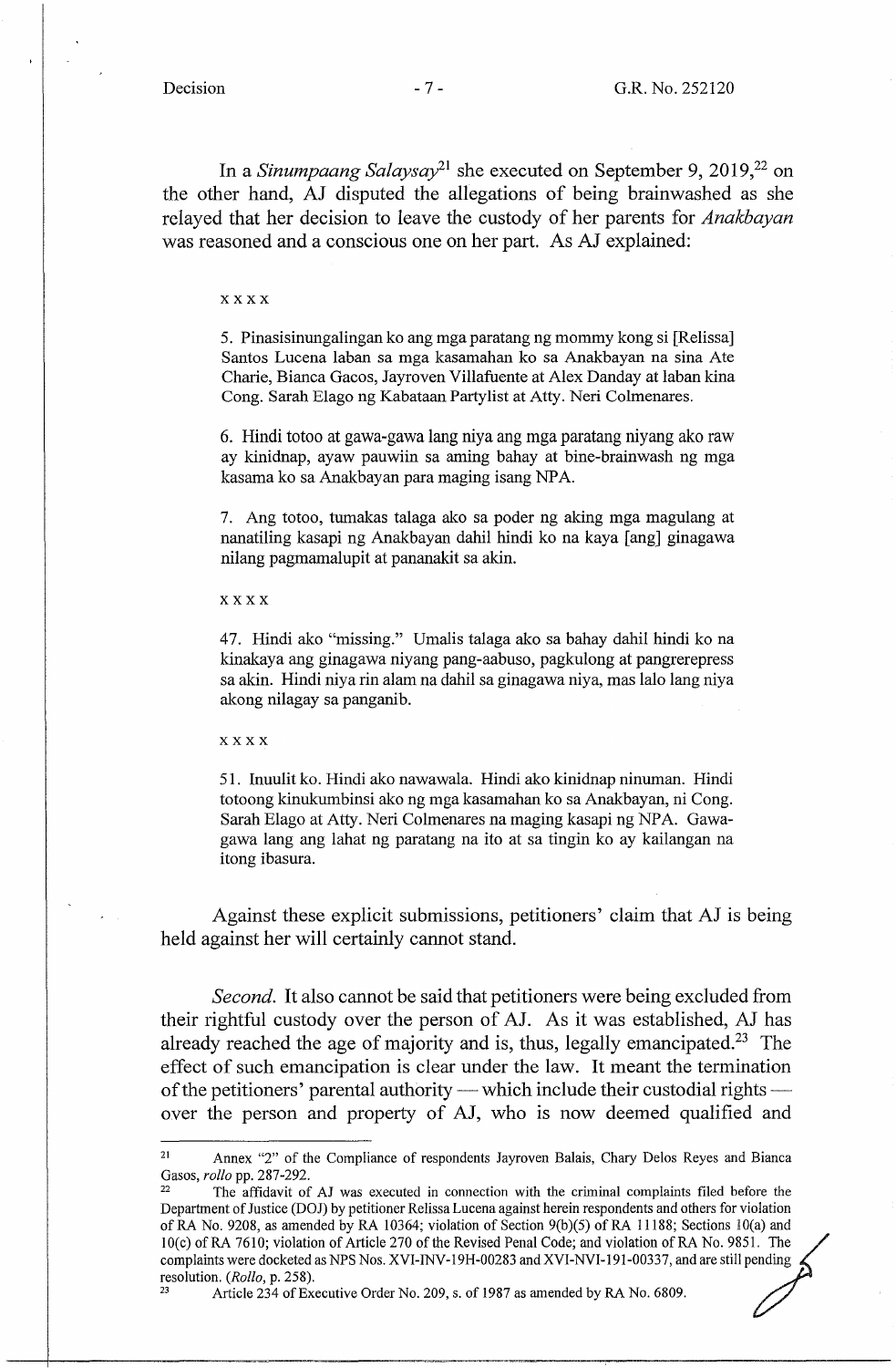responsible for all acts of civil life save for certain exceptions provided by  $law.<sup>24</sup>$ 

As she has already attained the age of majority,  $AJ$  — at least in the eyes of the State  $-$  has earned the right to make independent choices with respect to the places where she wants to stay, as well as to the persons whose company she wants to keep. Such choices, so long as they do not violate any law or any other persons' rights, has to be respected and let alone, lest we trample upon  $AJ$ 's personal liberty  $-$  the very freedom supposed to be protected by the writs of *amparo* and *habeas corpus.* While we understand that petitioners may feel distressed over AJ' s decision to leave their home and stay with the *Anakbayan,* their recourse unfortunately does not lie with the Court through the instant petition. The writs of *amparo* and *habeas corpus*  were never meant to temper the brashness of youth. The resolution of the conflict besetting petitioners and their daughter AJ is simply beyond the competence of the writs applied for.

**IN VIEW WHEREOF,** the prayers for the issuance of the writs of *amparo* and *habeas corpus* are hereby **DENIED.** The instant petition is **DISMISSED.** 

**SO ORDERED.** 

DIOSDADO M. PERALTA Chief Justice

<sup>24</sup> Article 234 of Executive Order No. 209, s. of 1987 as amended by RA No. 6809. *See* also *In Re: Lopez v. Garon,* 160-A Phil. 922, 925 (1975).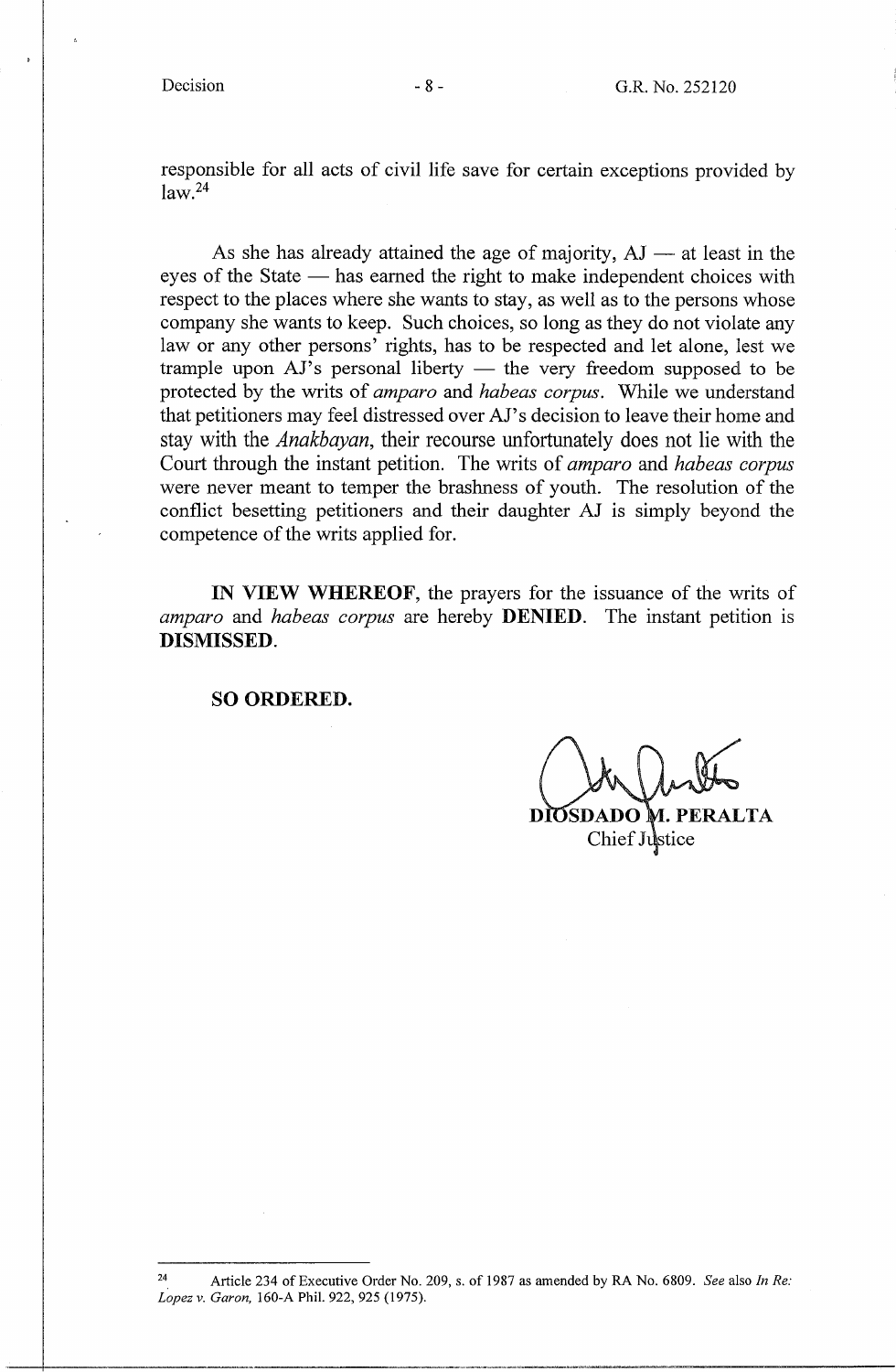Decision  $-9-$ 

WE CONCUR:

 $n$ l. Kerr ESTELA M. PERLAS-BERNABE

**JAMIN S. CAGUIOA** ssociale Justice

MARV **ÍC M.V.F. LEONEN** 

Associate Justice

**AUNDO** WASsociate Justice

Associate Justice

Associate Justice

**ZARO-JAVIER** 

**AMY<sup>|</sup>**  $\boldsymbol{C}$ **.'L** 

*7<sup>1</sup> l ly* 7 Associate Justice

RI D. CARANDAI Associate Justice

~ **HENRI JEAN PAUL B. INTING** Associate Justice

**SAMUEL H. GAERLAN** Associate Justice

Associate Justic

RODII **AMEDA** Ssociate Justice

**EDGARDO L. DELOS SANTOS**  Associate Justice

On leave **PRISCILLA J. BALTAZAR-PADILLA**  Associate Justice